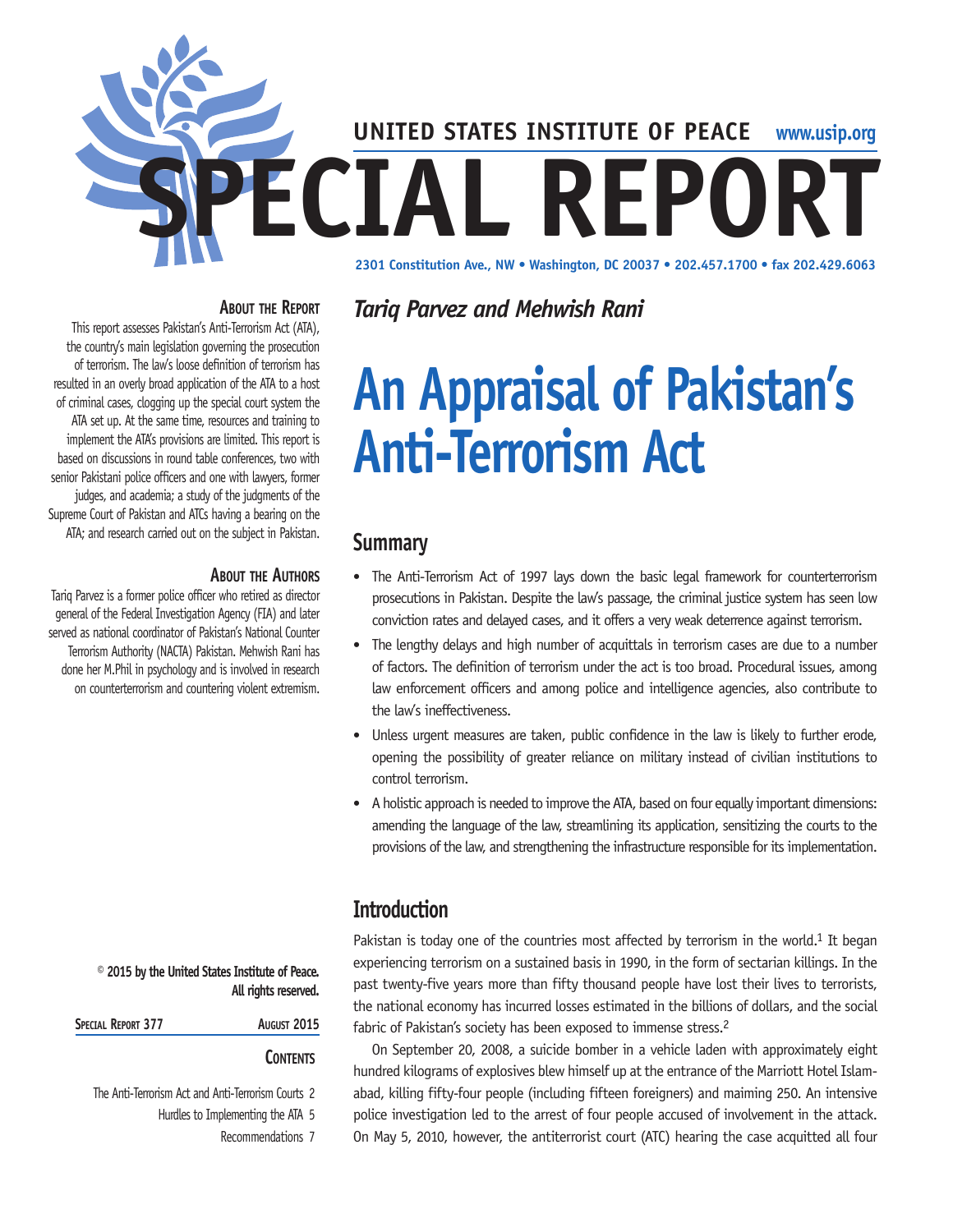#### **About the Institute**

The United States Institute of Peace is an independent, nonpartisan institution established and funded by Congress. Its goals are to help prevent and resolve violent conflicts, promote postconflict peacebuilding, and increase conflict management tools, capacity, and intellectual capital worldwide. The Institute does this by empowering others with knowledge, skills, and resources, as well as by its direct involvement in conflict zones around the globe.

#### **Board of Directors**

**Stephen J. Hadley**, (Chair), Principal, RiceHadleyGates, LLC, Washington, DC • **George E. Moose** (Vice Chair), Adjunct Professor of Practice, The George Washington University, Washington, DC • **Judy Ansley**, Former Assistant to the President and Deputy National Security Advisor under George W. Bush, Washington, DC • **Eric Edelman**, Hertog Distinguished Practitioner in Residence, Johns Hopkins School of Advanced International Studies, Washington, DC • **Joseph Eldridge**, University Chaplain and Senior Adjunct Professorial Lecturer, School of International Service, American University, Washington, DC • **Kerry Kennedy**, President, Robert F. Kennedy Center for Justice and Human Rights, Washington, DC • **Ikram U. Khan**, President, Quality Care Consultants, LLC., Las Vegas, NV • **Stephen D. Krasner**, Graham H. Stuart Professor of International Relations at Stanford University, Palo Alto, CA • **John A. Lancaster**, Former Executive Director, International Council on Independent Living, Potsdam, NY • **Jeremy A. Rabkin**, Professor of Law, George Mason University, Fairfax, VA • **J. Robinson West**, Chairman, PFC Energy, Washington, DC • **Nancy Zirkin**, Executive Vice President, Leadership Conference on Civil and Human Rights, Washington, DC

#### *Members Ex Officio*

**John Kerry**, Secretary of State **• Ashton Carter**, Secretary of Defense **• Gregg F. Martin,** Major General, U.S. Army; President, National Defense University **• Nancy Lindborg,** President, United States Institute of Peace (nonvoting)

The views expressed in this report do not necessarily reflect the views of the United States Institute of Peace, which does not advocate specific policy positions.

To request permission to photocopy or reprint materials, e-mail: permissions@usip.org accused for lack of admissible evidence. This acquittal is cause for serious concern. More alarming is that large-scale acquittals by courts in terrorism cases is the norm, symptomatic of a grave systemic weakness in the criminal justice system of Pakistan, particularly in dealing with terrorism cases. A 2010 U.S. State Department report termed Pakistan's antiterror legal system as "almost incapable of prosecuting suspected terrorists."3

Pakistan's abysmally low conviction rates shape the perception that even if terrorists are caught, the probability of getting punished is very remote. According to the Punjab Prosecutor General, during 2014, ATCs heard 785 cases of terrorism in the province, resulting in 196 convinctions<sup>4</sup>—an acquittal rate of roughly 75 percent. This percentage is corroborated by U.S. State Department reporting.<sup>5</sup> The overburdening of the criminal justice system generally, and ATCs particularly, leads to abnormally long periods of time taken by police, prosecution, and completion of terrorism cases in ATCs. This delay in justice dilutes the impact of the punishment and is likely to lead to witnesses recanting their testimonies, resulting in large-scale acquittals.6

There are many areas of weakness in the different elements of Pakistan's criminal justice system, from police to prisons to the relevant antiterrorism legislation. This paper focuses on identifying the major areas of concern in the Anti-Terrorism Act (1997), or ATA, and suggests measures to enhance its efficacy in dealing with the threat of terrorism in Pakistan. The first part of this paper examines problems arising from the language of the law, including its overly broad definitions of terrorism. The second looks at the challenges facing the police and judiciary in implementing the law in practice.

## **The Anti-Terrorism Act and Anti-Terrorism Courts**

Over the past decade, Pakistan has followed a two-pronged approach in response to the growing terrorist threat. The military is the lead organization for dealing with the insurgency in the Federally Administered Tribal Areas (FATA). It has conducted a number of military operations there against insurgents. Presently, a full-scale military operation called Zarb-i-Azb is going on in North Waziristan and Khyber agencies, freeing more and more areas from insurgent control. While the ATA is applicable to the entire country, ATCs have not been set up in the FATA because of the warlike conditions there.

In the remaining parts of the country, combating terrorism is the responsibility of law enforcement, and a number of special laws have been enacted. The basic law, however, is the ATA. Enacted by parliament in 1997, as of February 2015, the law has been amended seventeen times to adapt to the changing nature of the terrorist threat. Other special laws have supplemented the ATA, such as the Investigation for Fair Trial Act (2013) and Protection of Pakistan Act (2014), to respond to some of the other areas of the terrorist threat not covered by the ATA. A constitutional amendment was passed in January 2015 to set up special military courts for dealing with terrorism cases for a period of two years.

The ATA, however, lays down the basic legal framework for Pakistan's national counterterrorism effort by defining offences of terrorism and terrorist acts. It also provides for the establishment of special courts to try terrorism cases and gives timelines for the finalization of investigation and trial of cases to ensure speedy disposal. Section 19 of the ATA specifies that police must finalize terrorist case investigations within thirty days, and requires ATCs to hear such cases on a daily basis, finalizing judgments within seven days.<sup>7</sup> The Supreme Court of Pakistan, through a judgment in 1998, disagreed with the original ATA design to develop a parallel judicial system for trial of terrorism cases.<sup>8</sup> The judgment laid down three basic requirements to ensure due process in trials of terrorism cases: judges appointed to ATCs have fixed tenures, ATCs are subject to the same procedural rules as regular cases, and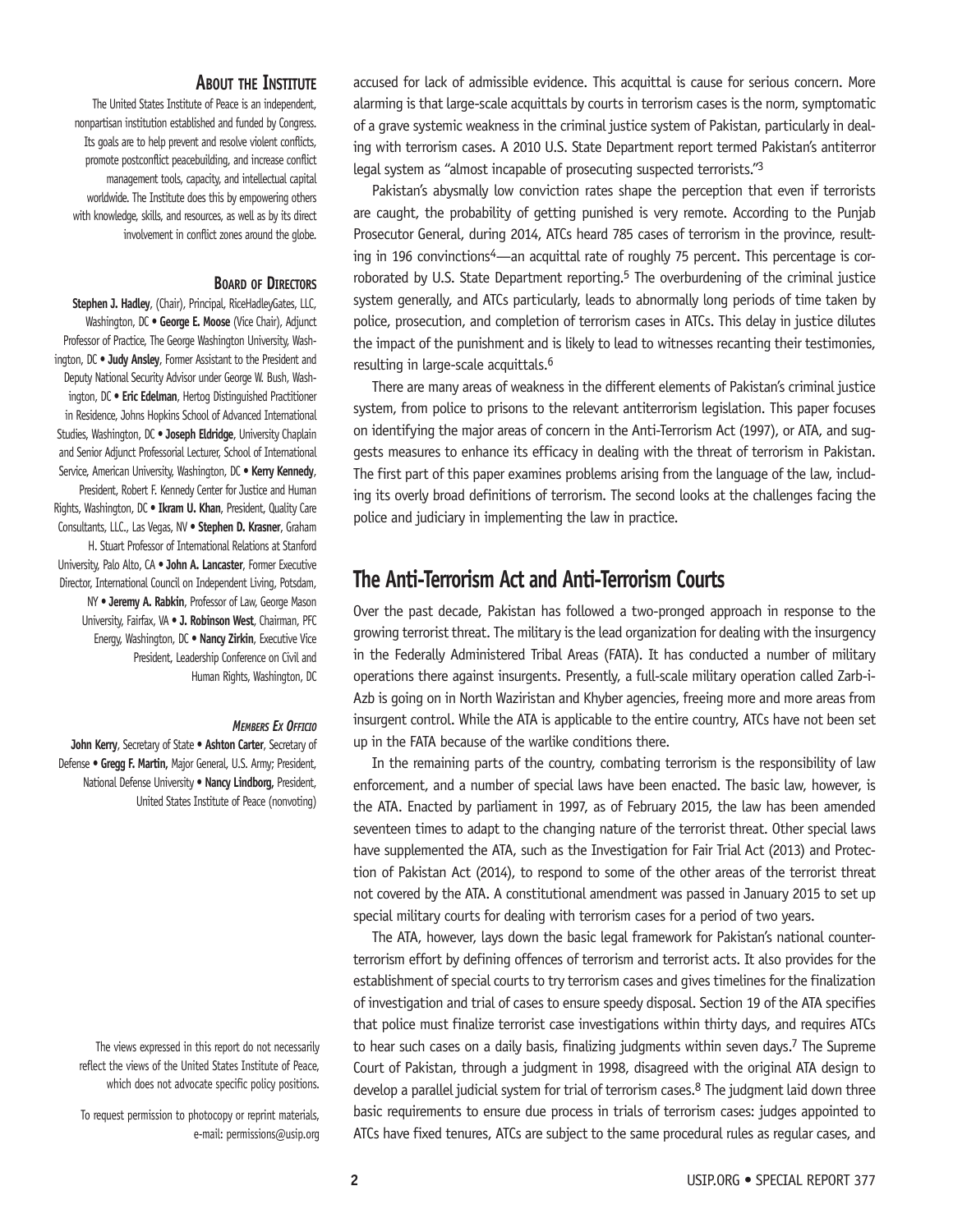finally, appeals against the judgments of the ATCs are heard by the regular High Courts and Supreme Court, instead of by special appeal tribunals as the law originally envisioned.

Accordingly, ATCs are staffed by serving district and session judges, for fixed tenures. These judges are experienced in hearing criminal trials, but not cases of terrorism. Supreme Court Justice Qazi Faez has recently voiced concerns over the ATC judiciary's lack of familiarity with the ATA's provisions.<sup>9</sup> For instance, in ordinary criminal trials, the police filing of a first information report (FIR)—a written record of the criminal complaint at the outset of an investigation—has come to be accepted by the judiciary as an almost essential prerequisite for any guilty verdict. In terrorism cases, however, it becomes difficult to nominate likely suspects, as the complainant often does not immediately know the identity of the culprit. In many cases of terrorism, the judges have mentioned in their judgments that, since the accused has not been nominated in the FIR, this goes in his favor.10

#### *Terrorism's Broad Definition*

A basic flaw in the ATA is the extremely broad definition of terrorist acts, which overburdens the already overstretched police, prosecution, and courts and results in delays in disposal of "real" cases of terrorism. The preamble of the ATA describes the rationale of the law as providing for "the prevention of terrorism, sectarian violence and for speedy trial of heinous offences and for matters connected there with and incidental there to." The addition of the words heinous offenses, which are not otherwise defined in the legislation, has widened the application of the ATA to include cases other than terrorism. Although some judges have issued rulings<sup>11</sup> emphasizing the need for more precise applications of the law based on perpetrators' intent to carry out terrorizing acts, most high court judges have applied the heinous-offense standard broadly.

As one example, the Lahore High Court declared the murder of a man and woman accused of illicit relations to be a heinous offense and an act of terrorism.12 According to another 2010 report, in the three ATCs based in Karachi, 199 individuals were on trial for heinous but nonterrorist offenses, compared with only thirty-five members of terrorist groups awaiting trial—meaning fully 83 percent of cases under trial in the ATCs were not of terrorists, but of normal criminals.13 This suggests a serious impediment to the ATCs' ability to deal with terrorism cases within the timeframe the ATA gives. The starting point of any attempt to enhance the efficacy of ATA in dealing with cases of terrorism, therefore, is to amend the preamble.

Beyond the potentially broad mandate set out in the preamble, the ATA definition of a terrorist act is also fairly wide and creates ambiguity on what exactly constitutes a terrorist act. In section 6, subsection 1, the act defines terrorism as "the use or threat of action where

(a) the action falls within the meaning of sub section (2) and

(b) the use or threat is designed to coerce and intimidate or overawe the Government or the public or a section of the public or community or sect or a foreign government or population or an international organization or create a sense of fear or insecurity in society or

(c) the use or threat is made for the purpose of advancing a religious, sectarian or ethnic cause or intimidating and terrorizing the public, social sectors, media persons, business community or attacking the civilians, including damaging property by ransacking, looting, arson or by any other means, government officials, installations, security forces or law enforcement agencies. Provided that nothing herein contained shall apply to a democratic and religious rally or a peaceful demonstration in accordance with law.

Section 6, subsection 2 further lays out seventeen types of actions (or threat of actions) covered under this definition, including those causing death, "grievous violence" or dam*A basic flaw in the ATA is the extremely broad definition of terrorist acts, which overburdens the already overstretched police, prosecution, and courts and results in delays in disposal of "real" cases of terrorism.*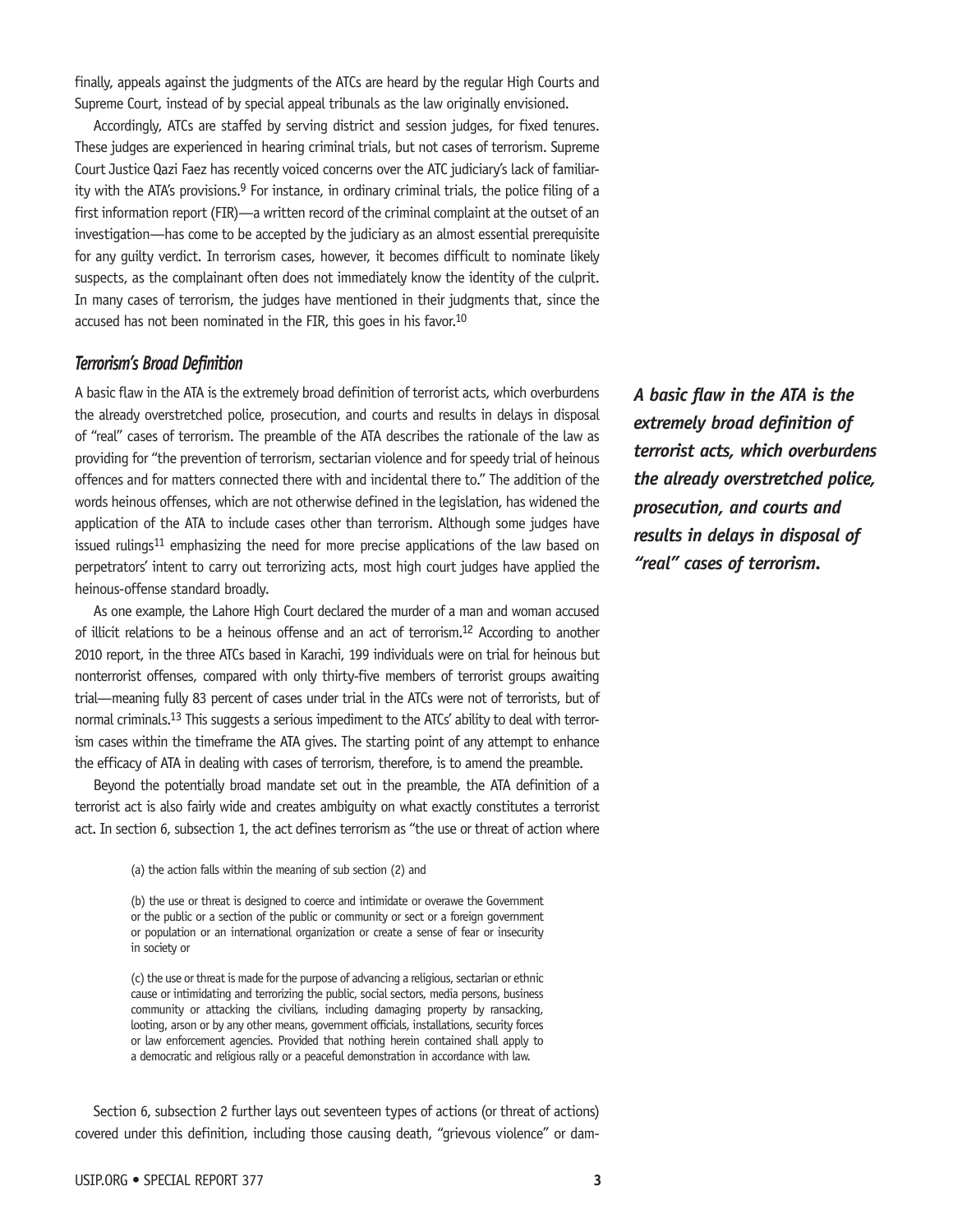age to property, kidnapping, extortion, intimidation, and barring public servants from their duties, among others. Section 6, subsection 3 further qualifies this by defining any of these types of actions that involve the use of firearms, explosives, or any other weapon as terrorism, whether or not subsection 1(c) is satisfied. Additionally, subsection 3(a) states that any violation of international conventions on terrorism signed by Pakistan are also considered acts of terrorism under the ATA. By making the conditions of subsection 1(c) optional for classifying a crime as an act of terrorism, the ATA loosens the criteria normally applied to terrorism—that is, a political or ideological motivation that distinguishes it from normal criminal or personal motives of profit or revenge. Thus, the police, prosecution, and ATCs are overburdened with cases that are not, strictly speaking, terrorism cases, leading to delays in decisions and large-scale acquittals.

Furthermore, section 34 of the ATA grants the government the authority to amend the list of all offenses punishable under the law (the "Third Schedule" of the ATA) through a simple notification, without any changes to the law. Following a 2004 amendment, this was broadened to give ATCs exclusive authority to try cases of

i) abduction or kidnapping for ransom;

ii) use of firearms or explosives by any device, including bomb blast in a mosque, *imambargah*, church, temple or any other place or worship, whether or not any hurt or damage is caused thereby; and

iii) firing or use of explosives by any device including bomb blast in the court premises.

These three points extend ATCs' scope significantly beyond cases of terrorism. Kidnapping for ransom and abduction may be heinous offenses, but they cannot be considered terrorist acts unless militant organizations carry them out to further their respective ideologies or political goals. The practice is widespread. There were 2,092 cases of kidnapping for ransom and 79,863 abduction cases in Pakistan reported to the police between 2008 and 2013.14 Classifying these all as terrorist acts has overburdened the already overstretched criminal justice system, slowing down disposal of cases. Similarly, the use of firearms in court premises or even in worship places may be serious issues of law and order, but these incidents are not exclusively the province of terrorist actors. In a heavily weaponized society like Pakistan, use of firearms for crime is fairly common. The ATA needs further amendment to restrict the offenses covered under the Act solely to those driven by a terrorist ideology or political agenda and not by personal motives.

#### *The ATA's Overbroad Application in Practice*

Even beyond the broad definitions in the legislation, political and police leadership across Pakistan tend to apply the ATA to criminal cases that do not fall under the act's ambit. This tendency is fairly widespread in all the provinces and constitutes a serious hurdle to speedy and fair trial of terrorist offenses, diminishing the deterrence value of the criminal justice system. There are many reasons for this. First, by applying the ATA, the police and the political leadership convey that they are giving more attention to a particular case. Second, at times the offense is so barbaric (such as rape of a minor) that the local community demands to apply the ATA. Third, at times the police apply sections of the ATA to be able to demand higher bribes from the accused to declare them innocent in a terrorism case.

In Punjab province, only 4.6 percent of ATA cases the police investigated between 2005 and 2010 involved bomb blasts or suicide attacks, terrorists' signature modus operandi.15 This implies that in almost 95 percent of the cases where the ATA was applied, it was because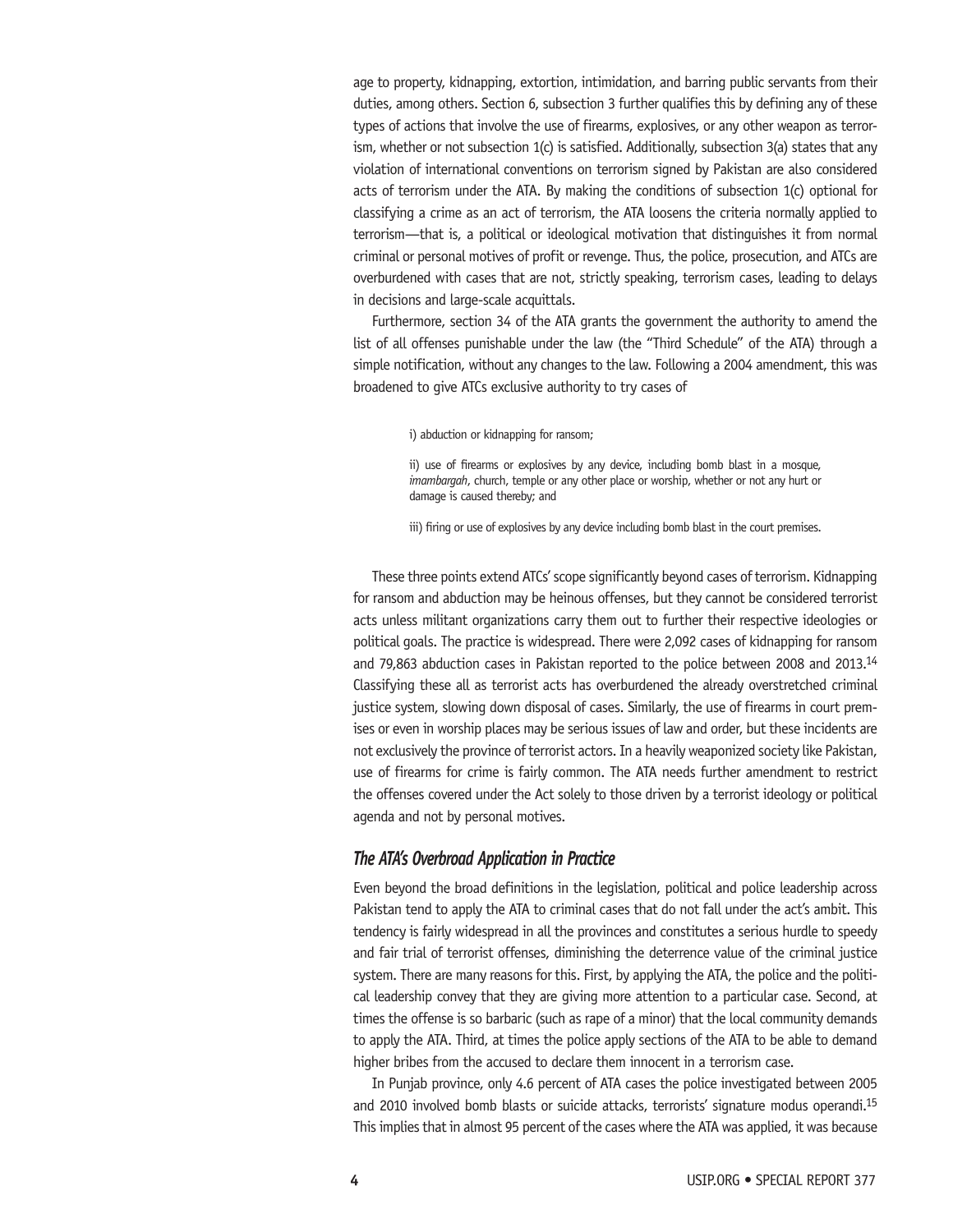the offense was perceived to be heinous by the police or the political leadership, rather than necessarily being attacks carried out by terrorists. According to the Punjab Prosecutor General, in 2014, out of a total of 1,195 ATA cases heard by the province's fourteen ATCs of Punjab, 178 (15 percent) were transferred to regular courts because the police had wrongly applied the ATA to these offenses.<sup>16</sup>

The situation in Sindh appears to be even more serious. In Karachi, the capital of Sindh province, from January 2013 to December 2013, 391 of 565 cases (69.2 percent) heard by the city's five ATCs were transferred to the regular courts for not falling within the ATCs' ambit.<sup>17</sup> By then the police spent considerable time in investigating these cases, the prosecution on their scrutiny, and the ATCs in hearing them. In Khyber Paktunkhwa, fifty-two cases of 706 cases (7 percent) decided by the ATCs in 2014 were transferred to other courts for wrong application of the ATA by the police.18

#### *Other Limitations of the ATA Legislation*

Despite the ATA's wide scope, it also has notable blind spots. In particular, it fails to provide guidance for the use of the internet for terrorist messaging or other purposes. With militant organizations increasingly using the Internet for activities ranging from recruitment to fund-raising to teaching methods for preparing bombs, there is a need for more explicit provisions on the use of the Internet for terrorism. A number of banned militant organizations run public websites<sup>19</sup> or maintain social media presences on Facebook or Twitter, with little action taken by the Pakistan Telecommunication Authority or Ministry of Information Technology to crack down on their activities.20 The FIA is supposed to investigate cases of Internet use for terrorist purposes through a Cyber Unit in the Counter Terrorism Wing. There is a cyber forensic lab also, but the unit lacks resources, manpower, and expertise to perform its lawful role as laid down in the ATA.

The ATA's existing provision dealing with Internet use for terrorist purposes is section 11W, which covers the printing, publishing, or dissemination of any material to incite hatred. The section states that

> A person commits an offence if he prints, publishes or disseminates any material, whether by audio or video cassettes or any form of data storage device, FM Radio stations or by written, photographic, electronic, digital or any other method or means of communication which glorifies terrorists or terrorist activities or incites religious, sectarian or ethnic hatred or gives projection to any person convicted for a terrorist act or any person or organization concerned in terrorism or proscribed organization or an organization placed under observation.

While potentially open to application against terrorist use of the Internet to propagate messages, the section needs amending to explicitly address Internet media. A separate section of the ATA is needed to clarify Internet-related offenses. As more and more state systems, particularly in aviation, military, and the police, are digitalized, the possibility of terrorists targeting these systems for sabotage or hacking increases considerably. Hacking of computerized state systems or sabotage by terrorist organizations should also be criminalized through explicit provisions.

## **Hurdles to Implementing the ATA**

While the ATA's language and definitions need fixes, deeper challenges with the law relate to implementing and applying its existing provisions in practice. These include a failure to enforce restrictions on the activity of banned terrorist organizations; the lack of compre*In Karachi, from January 2013 to December 2013, 391 of 565 cases (69.2 percent) heard by the city's five ATCs were transferred to the regular courts for not falling within the ATCs' ambit.*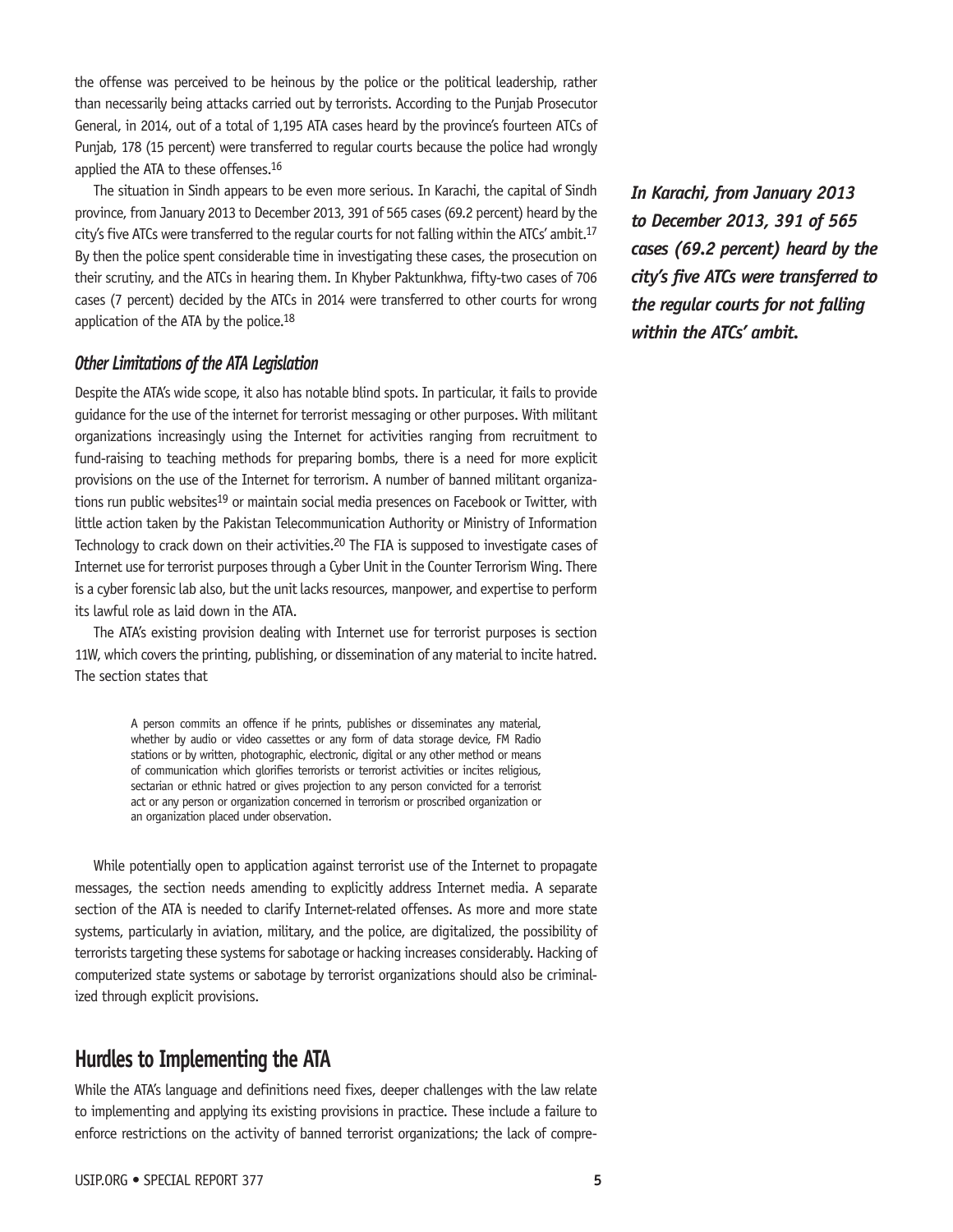hensive provisions to secure witnesses, police officers, prosecutors, and courts hearing terrorism cases; and the need for greater intelligence coordination between Pakistan's civilian, military, and police agencies.

#### *Restricting Militant Organizations*

The ATA lays down provisions to restrict the movements and activities of those found to be supporting or sympathizing with terrorists. For instance, section 11E (1A) directs that "if the office bearers, activists or the members or the associates of such organizations are found continuing the activities of the proscribed organization, in addition to any other action under this Act or any other law for the time being in force to which they may be liable," they are to be barred from international travel, face restrictions on banking transactions, and are subject to a revocation of any arms licenses they may hold. This provision is not being implemented at all; no national database of such persons exists with the police or any other agency, and available lists are not shared with the relevant agencies. Lack of awareness of this provision in the police and other relevant agencies is the main reason for its nonenforcement.

It is generally agreed that funds are the lifeblood of any terrorist organization. If denied them—to buy weapons or support salaries for members and their network—the organization's capability to strike is considerably degraded. Sections 11H to 11K of the ATA deal with terrorist financing, covering those who solicit, receive, or provide funds to terrorist organizations, including cases where the participants had "reasonable cause to suspect" that their activities might be used for terrorist purposes. Punishments for these violations are specified for a minimum five years and a maximum of ten.

The Anti-Money Laundering Act of 2010 also covers some aspects of terrorist financing and sets up a Financial Monitoring Unit in the State Bank of Pakistan to act as a steering body at the national level. The Federal Investigation Agency holds lead responsibility to investigate terrorism financing cases, through a Terrorist Finance Investigation Unit (TFIU) in the FIA Counter Terrorism Wing. The unit is supposed to be headed by a professional banker, but none has been working there for the past six years. The TFIU is deficient in manpower, resources, training, and powers to ask for records from financial institutions. Not a single case of terrorist financing has been sent to the court by the FIA. For all practical purposes, the TFIU exists on paper only. According to devolution measures in the 18th Amendment to the Pakistani constitution, Pakistan's provinces can set up their own TFIUs in their respective provincial counterterrorism departments, but these have not been established to date.

#### *Protecting Witnesses, Police Officers, Courts, and Prosecutors*

Studies have highlighted the lack of security for criminal justice system participants and practitioners as a major reason for the large-scale acquittals of terrorists within the system. Section 23(c) of the ATA requires the government to provide security to witnesses, police investigators, prosecutors, and ATC judges. These measures are not sufficiently defined and have gone totally unimplemented.<sup>21</sup> A case in point is the identification of terrorist suspects by witnesses. In most cases, a witness is taken to the prison where, in the presence of a magistrate, he is asked to identify the suspect he saw committing the offense from among six or seven lined-up suspects. This is often carried out without special security for witnesses or the use of one-way glass to shield witnesses from observation, as is common practice outside Pakistan. Court rules need to be changed at the provincial level to reflect the protections laid down in the ATA.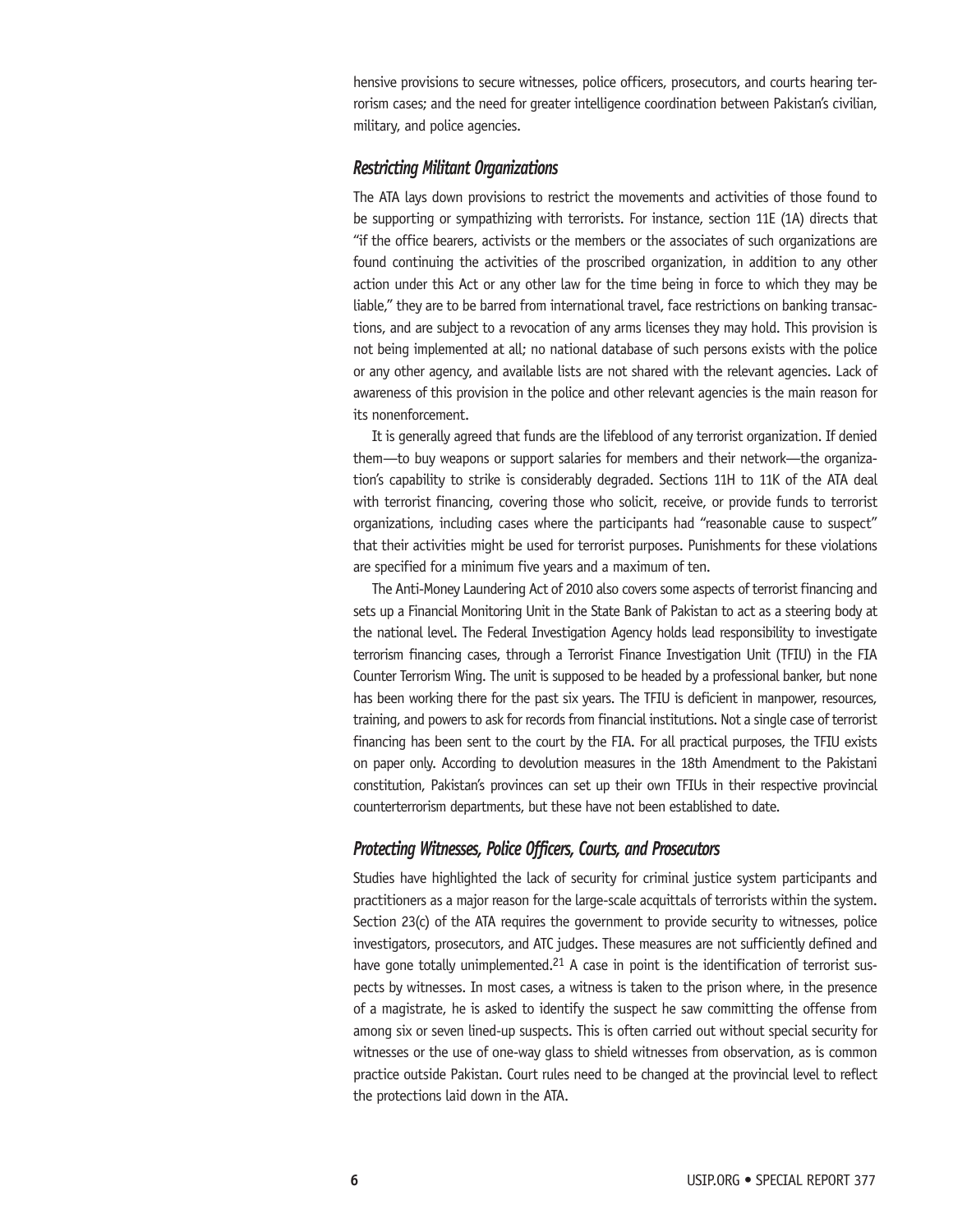Sindh province has come up with a law called the Sindh Protection of Witnesses Act, but it has not been implemented so far for lack of framing of rules, as well as lack of resources and adequate manpower to deal with it. Khyber Paktunkhwa experimented with carrying out trials through video link for ordinary crimes, but this does not seem to have worked and has been abandoned, primarily due to lack of interest by litigants and lawyers. Besides Sindh, no other province has any legislation on witness protection, indicating a general lack of awareness of the issue's importance. A comprehensive new section should be added to the ATA to provide guidance on protection measures for the justice system, instead of relying on the provinces to frame their own separate laws on this issue.

#### *Role of Intelligence Agencies in Terrorism Cases*

Pakistan's civilian and milita333ry intelligence agencies do not have the legal power to arrest suspects. In practice, however, if they have some intelligence about a suspect, they often detain him for questioning before eventually transferring him to police custody. This may enable the intelligence agencies to follow up leads quickly, but the detentions do irreparable damage to the credibility of the legal case, as they violate a Supreme Court judgment of 1998 stating that all procedures laid down in the Criminal Procedure Code of Pakistan shall be followed in investigation of cases of terrorism. Police are forced to concoct a story about the arrest of the accused from a different place at a different time. This happens quite frequently, and is an important reason for acquittal in terrorism cases when initial intelligence is developed in the intelligence agencies. In one high-profile example, suspects in the 2008 Marriot Hotel bombing in Islamabad were acquitted after initially being picked up by an intelligence agency before later being transferred to the police.

The police and intelligence agencies must improve their coordination on terrorism-related arrests. The intelligence agencies need to be made aware of the serious consequences of their not following the provisions of the law. Again in the Marriott case, the accused was traced by identifying mobile phones active in the vicinity at the time of the attack, a technical capability only available to the intelligence agencies. There is a need for the provision of required technology to the police to enhance their capability to investigate and detect cases of terrorism.

Similarly, section 21EE of the ATA requires all agencies to provide all information to police officers investigating terrorism cases; a refusal to cooperate is liable to be punished under section 21 EE (3) for up to three years' imprisonment. Section 21 EE (2) states that all such information shall be kept confidential and not used for any purpose but trial in the ATC. Not many police officers are aware of this provision of law, and hardly any make use of it. Giving training to police officers in this provision can be very beneficial in getting more convictions in terrorism cases and increasing information-sharing between the police and intelligence agencies.

### **Recommendations**

The decision of the Pakistani parliament in January 2015 to set up military courts to try cases of terrorism is a serious indictment of the performance of the criminal justice system in dealing with terrorism cases. During the two-year period in which the military courts are set up, the government should take the time to evaluate and overhaul the criminal justice system's counterterrorism capabilities. This assessment should be holistic, covering the language of the law and its application by the police and judiciary, and should be independent, led by a judge of the Supreme Court.

*Besides Sindh, no other province has any legislation on witness protection, indicating a general lack of awareness of the issue's importance.*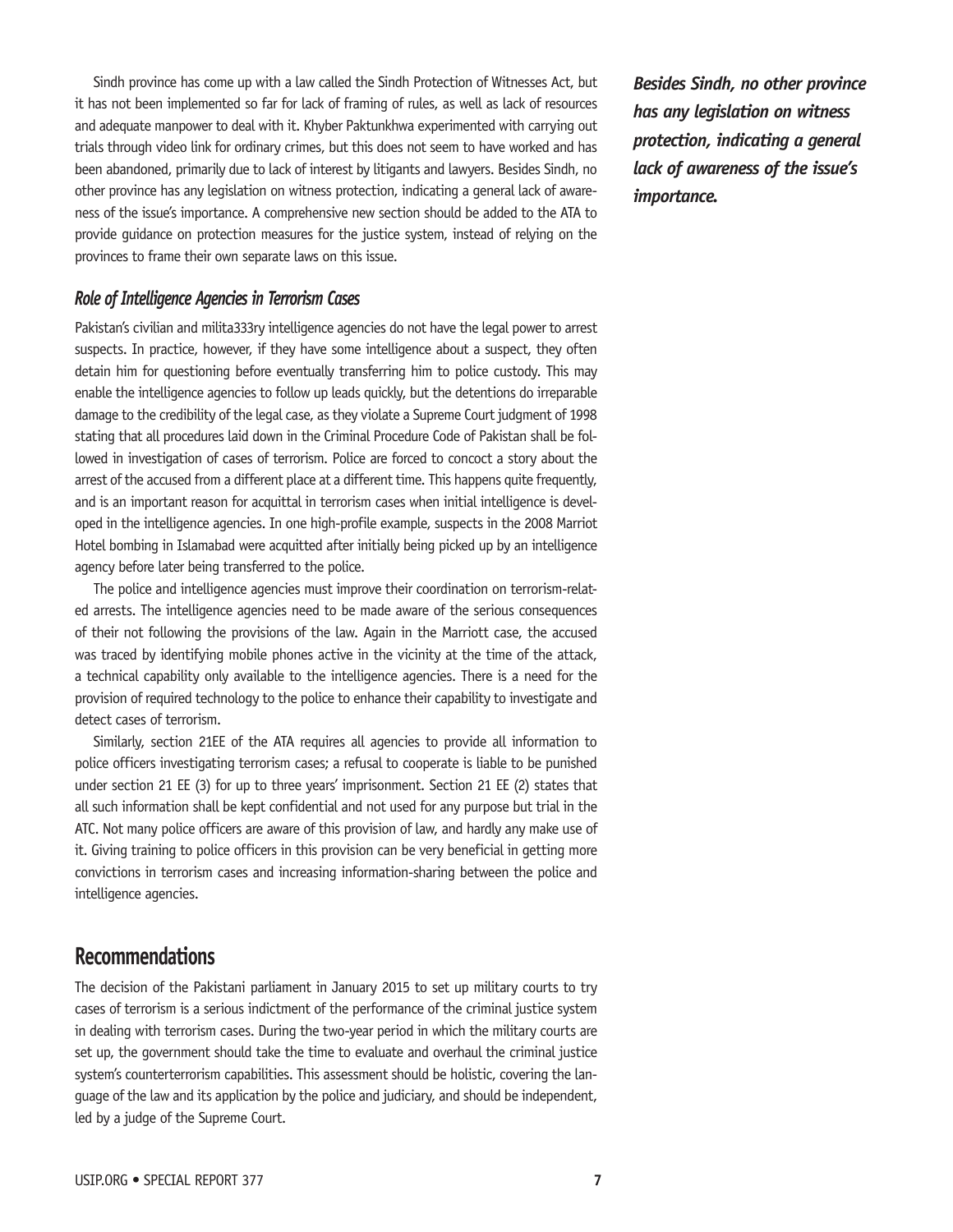Recommendations to make the ATA more effective in dealing with the terrorist challenge confronting Pakistan include the following:

**• Amendments to ATA definitions**: As noted earlier, the preamble of the ATA lays down the basic purpose and objective of the law, and the inclusion of otherwise undefined "heinous crimes" in the preamble widens its scope considerably. Additionally, the definitions of terrorist acts in section 6 of the legislation are in need of amendment to restrict the ATA's application to those violent acts or attempts carried out to further a terrorist ideology, rather than broadly applied to all manner of crimes.

Additionally, amendments should be considered to widen the scope of the ATA's restrictions on terrorist financing, kidnapping for ransom or extortion, or other crimes committed by terrorist organizations to raise funds. Amendments should be considered to the ATA to directly address the use of the Internet for terrorist recruiting or fundraising purposes, and to protect computer systems from sabotage and hacking by terrorists.

**Enforcement of existing provisions:** The ATA lays down comprehensive prohibitions on the activities of members of banned militant organizations, but there is no implementation of these provisions regarding the prohibition of arms licenses, passports, travel abroad, and granting of financial facilities by financial institutions. There is an immediate need to develop a national database of banned organizations and their members, managed by the Federal Investigation Agency—which already maintains a national database of criminal fingerprints—and based on inputs from all national and provincial investigation and intelligence agencies. Access to this database should be granted to the relevant institutions.

Additionally, prohibitions under the ATA and the Anti-Money Laundering Act of 2010 should be enforced through the FIA's Terrorist Finance Investigation Unity, which needs greater expertise, resources, and technology to enable it to investigate cases of terrorist financing effectively. There is also need to strengthen the existing cyber capability of the Counter Terrorism Wing of the FIA, to enable it to detect and investigate internet use for terrorist purposes.

- **Intelligence sharing and cooperation:** The role of intelligence agencies in counterterrorism needs to be streamlined in light of the judgment of the Supreme Court of Pakistan that procedures outlined in the Criminal Procedure Code of Pakistan have to be followed in cases covered by the ATA.<sup>22</sup> The intelligence agencies have to be made aware, through training and better coordination with law enforcement agencies, that arresting suspects without legal authority results in acquittal of dangerous terrorists.
- **Court case procedures:** The existing practice of appointing district and session judges as ATCs without any orientation or training is not helpful in enabling them to dispense justice under the ATA. Training programs for those judges who are appointed to ATCs are needed to familiarize them with ATA provisions. The Federal Judicial Academy has started such a course; this needs to be followed up by similar courses in the provincial judicial academies. There is an additional need to carry out orientation workshops for the superior judiciary, which hears appeals against the verdicts issued by the ATCs. It may be useful to carry out similar courses for police officers and prosecutors responsible for investigating and prosecuting cases of terrorism.

More broadly, the police are registering ordinary criminal cases under the ATA, overburdening the already overstretched criminal justice system. An advocacy campaign is needed to create awareness among the political leadership, police leadership, and civil society about the adverse effects of this practice on the fate of terrorism cases. Extensive training about the ATA needs to be organized periodically, for all ranks of police officers.

*The intelligence agencies have to be made aware, through training and better coordination with law enforcement agencies, that arresting suspects without legal authority results in acquittal of dangerous terrorists.*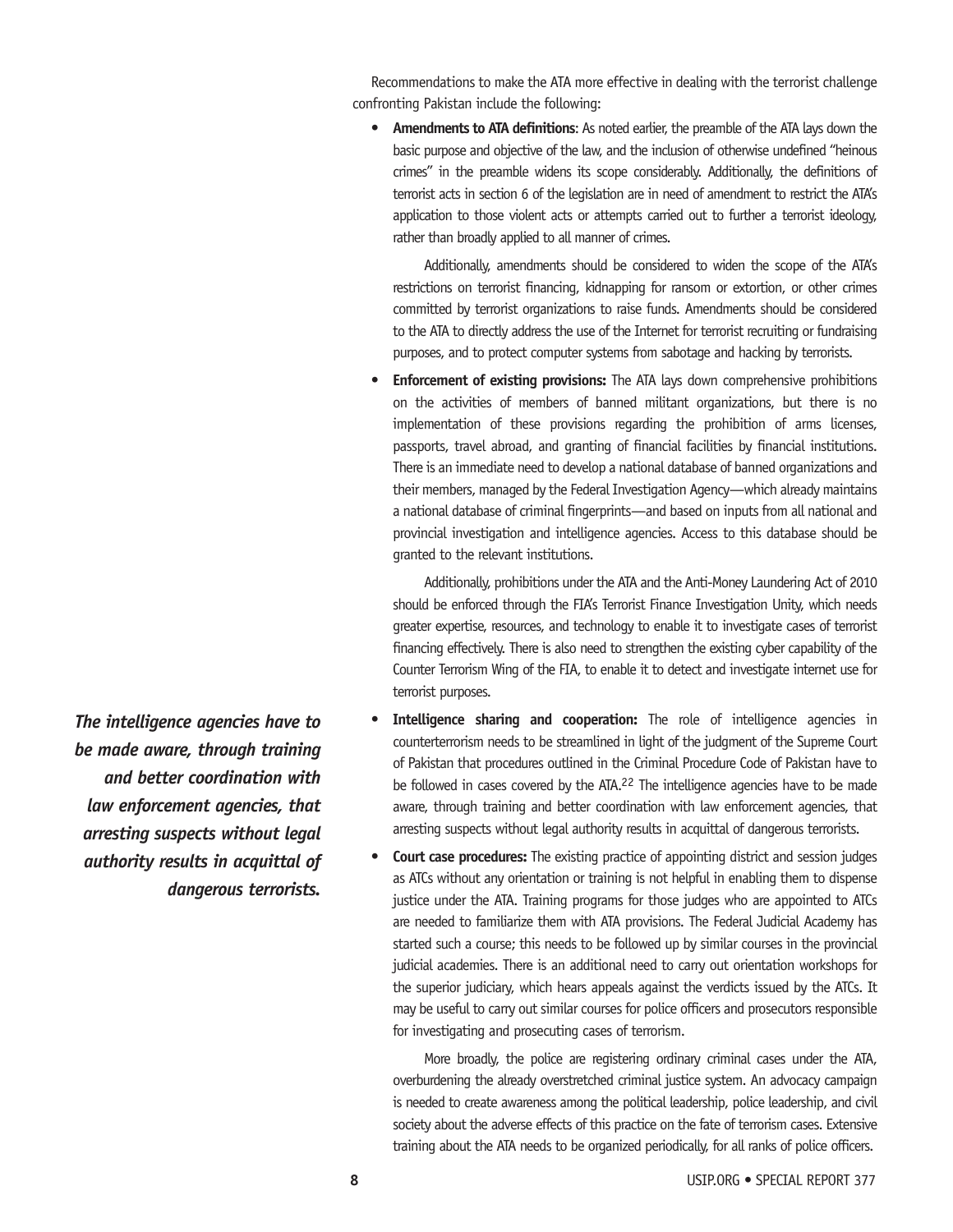**• Protection for justice system participants:** The fate of a terrorism case under the ATA rests largely on the security of witnesses. The investigation and trial procedures under the ATA need to be reviewed to ensure the greatest possible security for them, as well as for investigators, prosecutors, and judges. A case in point is the simple procedure of identifying suspects by eyewitnesses. The existing system exposes the witnesses to terrorists, so it is not possible for them to identify the suspects without grave threat to their security. These procedures are determined by the respective high court rules and orders, and can be changed by the respective high courts or proposed by the respective provincial home departments. The government can appoint a commission to study all aspects of security for witnesses in trials of ATA cases and develop measures to ensure maximum security for them.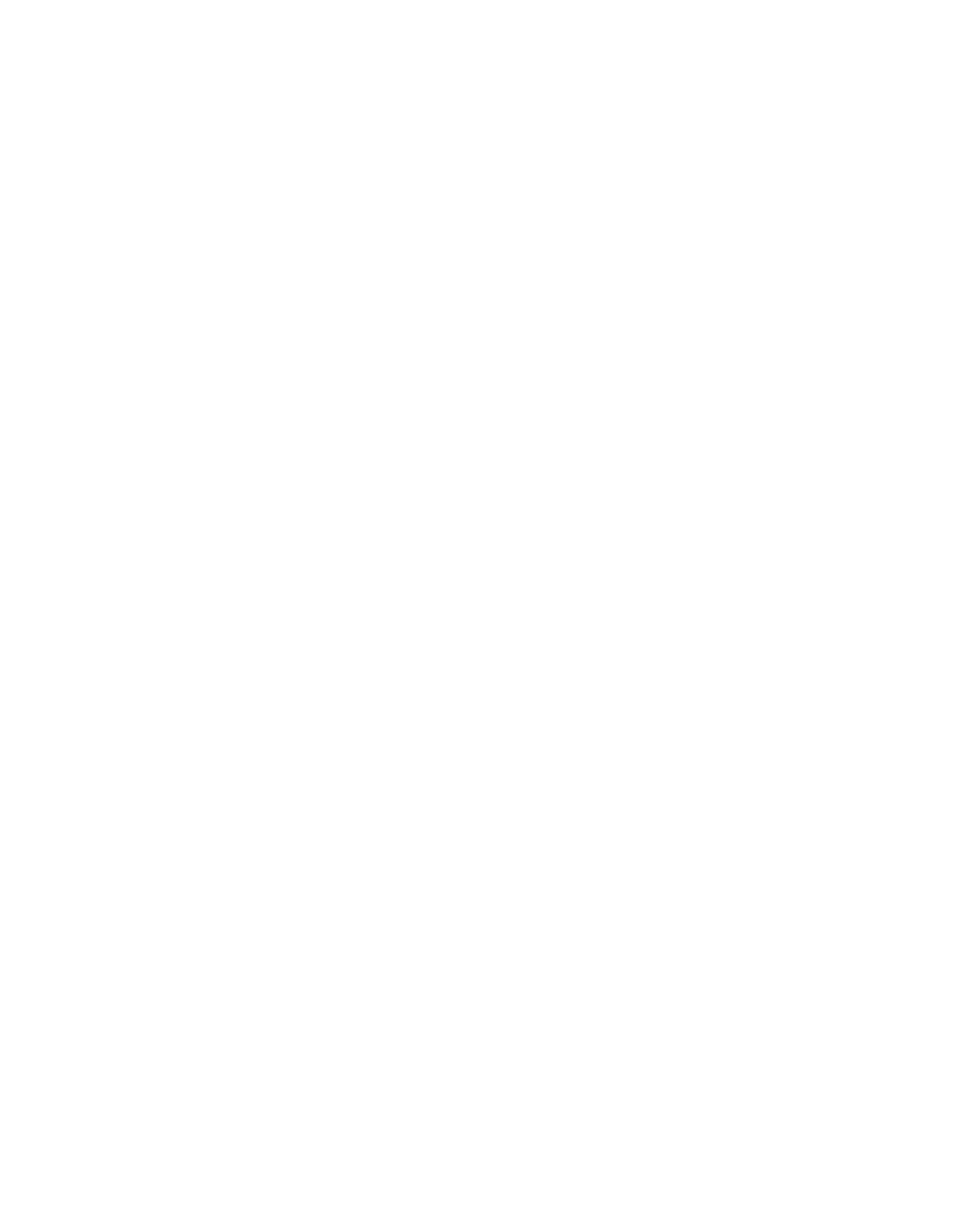# **Notes**

- 1. Institute for Economics and Peace, Global Terrorism Index 2014 (New York: Institute for Economics and Peace), www.visionofhumanity.org/sites/default/files/Global%20Terrorism%20Index%20Report%202014\_0.pdf (accessed June 29, 2015).
- 2. Ministry of Interior, Government of Pakistan, "National Internal Security Policy—2014-18," available atnacta.gov. pk/Download\_s/Rules/NISP.pdf (accessed June 29, 2015).
- 3. Sitwat Waqar Bokhari, "Pakistan's Challenges in Anti Terror Legislation" (Islamabad: Centre for Research and Security Studies, 2013), http://pgil.pk/wp-content/uploads/2014/04/Pakistan-Chalanges-in-Anti-Terror-Legislation.pdf (accessed June 29, 2015), p. ix. U.S. State Department, Office of the Coordinator for Counterterrorism, Country Reports on Terrorism 2010, August 2011, p. 122, www.state.gov/documents/organization/170479.pdf.
- 4. Prosecutor General Punjab in discussion with author, July 2014.
- 5. Bokhari, "Pakistan's Challenges,"p. ix.
- 6. International Crisis Group, "Reforming Pakistan's Criminal Justice System," Asia Report no. 196, Brussels, December 6, 2010, www.crisisgroup.org/~/media/Files/asia/south-asia/pakistan/196%20Reforming%20Pakistans%20Criminal %20Justice%20System.ashx (accessed June 29, 2015).
- 7. The text of the Anti-Terrorism Act (1997) is available from the Federal Investigative Agency of the Government of Pakistan, www.fia.gov.pk/ata.htm (accessed June 29, 2015).
- 8. Mehram Ali and others versus Federation of Pakistan (PLD 1998 SC 1445).
- 9. NasirIqbal, "Judge Wants Anti-Terror Law Examined," Dawn, January 25, 2015, www.dawn.com/news/1159335/ judge-wants-anti-terror-law-examined (accessed June 29, 2015).
- 10. Deputy Inspector General of Police Dr. Ejaz Hussain Shah in discussion with author, April 2014.
- 11. Published Judgment: PLD2004, Lahore 199.
- 12. Published Judgment: 2013 YLR 618.
- 13. Bokhari, "Pakistan's Challenges."
- 14. "NCMC Report: Pakistan Witnesses Rise in Rape Cases," Awaz.tv, October 10, 2013, www.awaztoday.com/News\_ NCMC-report-Pakistan-witnesses-rise-in-rape-cases\_1\_37932\_Political-News.aspx (accessed June 29, 2015).
- 15. Ibid.
- 16. Prosecutor General Punjab in discussion with author, January 2015.
- 17. Prosecution General Sindh in discussion with author, January 2014.
- 18. AIG Legal, KPK, interview by author, June 12, 2015.
- 19. Tariq Parvez and Mehwish Rani, "Web Survey on Web Pages of Banned Organization," October 2014.
- 20. Ibid.
- 21. Deputy Inspector General of Police Dr. Ejaz Hussain Shah in discussion with author, April 2014.
- 22. Mehram Ali (PLD 1998 SC 1445).